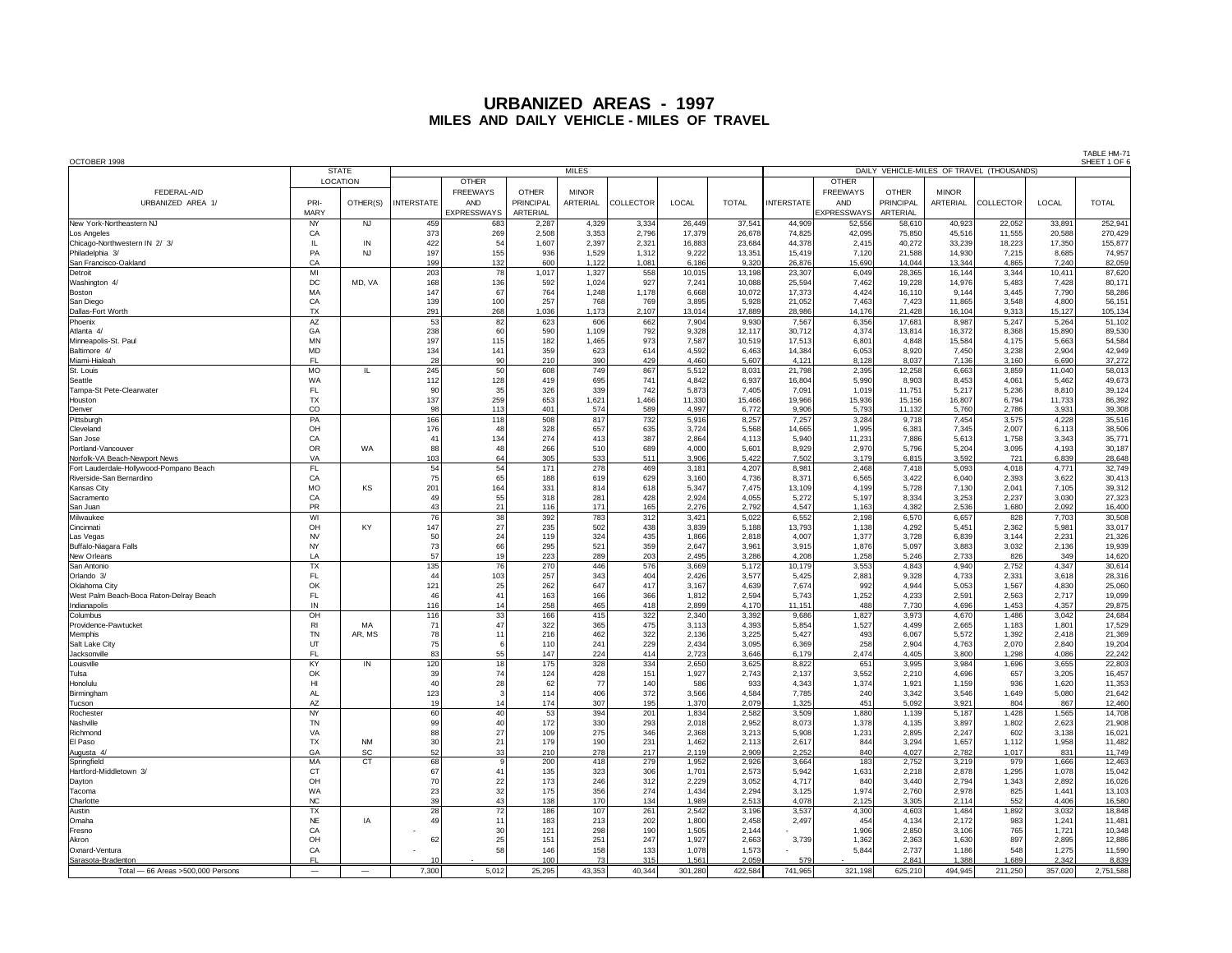| OCTOBER 1998                                    |                        |                             |                       |                                                                     |                                              |                          |                         |                |                |                   |                                                                     |                                              |                          |                                           |                | TABLE HM-7<br>SHEET 2 OF 6 |
|-------------------------------------------------|------------------------|-----------------------------|-----------------------|---------------------------------------------------------------------|----------------------------------------------|--------------------------|-------------------------|----------------|----------------|-------------------|---------------------------------------------------------------------|----------------------------------------------|--------------------------|-------------------------------------------|----------------|----------------------------|
|                                                 |                        | <b>STATE</b>                |                       |                                                                     |                                              | <b>MILES</b>             |                         |                |                |                   |                                                                     |                                              |                          | DAILY VEHICLE-MILES OF TRAVEL (THOUSANDS) |                |                            |
| FEDERAL-AID<br>URBANIZED AREA 1/                | PRI-<br>MARY           | <b>LOCATION</b><br>OTHER(S) | <b>INTERSTATE</b>     | <b>OTHER</b><br><b>FREEWAYS</b><br><b>AND</b><br><b>EXPRESSWAYS</b> | <b>OTHER</b><br><b>PRINCIPAL</b><br>ARTERIAL | <b>MINOR</b><br>ARTERIAL | COLLECTOR               | LOCAL          | <b>TOTAL</b>   | <b>INTERSTATE</b> | <b>OTHER</b><br><b>FREEWAYS</b><br><b>AND</b><br><b>EXPRESSWAYS</b> | <b>OTHER</b><br><b>PRINCIPAL</b><br>ARTERIAL | <b>MINOR</b><br>ARTERIAL | <b>COLLECTOR</b>                          | LOCAL          | <b>TOTAL</b>               |
| <b>Grand Rapids</b>                             | MI<br>OH               | MI                          | 47<br>68              | 20<br>$\mathbf{B}$                                                  | 153<br>116                                   | 277<br>204               | 189<br>216              | 1,356<br>1,496 | 2,042          | 2,069             | 1,344<br>151                                                        | 3,230<br>2,357                               | 2,651<br>2,053           | 769<br>983                                | 1,084<br>2,822 | 11,147                     |
| Toledo<br>Albany-Schenectady-Troy               | <b>NY</b>              |                             | 84                    | 20                                                                  | 191                                          | 246                      | 293                     | 1,797          | 2,103<br>2,631 | 3,440<br>4,418    | 558                                                                 | 3,232                                        | 2,082                    | 1,274                                     | 1,382          | 11,806<br>12,946           |
| Wilmington 3/4/                                 | DE                     | MD, NJ                      | 47                    | $\mathbf{q}$                                                        | 137                                          | 134                      | 179                     | 1,393          | 1,899          | 4,091             | 294                                                                 | 3,456                                        | 1,526                    | 992                                       | 2,131          | 12,490                     |
| Albuquerque                                     | <b>NM</b>              |                             | 40                    | $\mathbf{B}$                                                        | 211                                          | 127                      | 181                     | 1,361          | 1,923          | 3,722             | -6                                                                  | 5,085                                        | 1,565                    | 985                                       | 1,165          | 12,528                     |
| Allentown-Bethlehem-Easton<br>New Haven-Meriden | PA<br><b>CT</b>        | NJ                          | $\overline{35}$<br>44 | $\overline{30}$<br>33                                               | 117<br>101                                   | 120<br>276               | 245<br>142              | 1,189<br>1.269 | 1,736<br>1.865 | 1,313<br>3,598    | 1,603<br>1.294                                                      | 2,357<br>1,568                               | 1,390<br>1.996           | 1,482<br>473                              | 1,145<br>1,110 | 9,290<br>10,039            |
| Savannah 4/                                     | GA                     |                             | 70                    | $\mathbf{8}$                                                        | 202                                          | 255                      | 146                     | 1,523          | 2,204          | 2,509             | 131                                                                 | 3,874                                        | 2,462                    | 808                                       | 626            | 10,410                     |
| Charleston                                      | SC                     |                             | 37                    | 14                                                                  | 114                                          | 95                       | 143                     | 1.122          | 1.525          | 2.120             | 355                                                                 | 2.790                                        | 1.565                    | 821                                       | 520            | 8,171                      |
| Raleigh                                         | <b>NC</b>              |                             | 44                    | 13                                                                  | 116                                          | 177                      | 119                     | 1,452          | 1,921          | 3,278             | 533                                                                 | 2,939                                        | 2,282                    | 786                                       | 3,317          | 13,135                     |
| Columbus 4/<br>Bridgeport-Milford               | GA<br>CT               | AL                          | 28<br>19              | 54<br>41                                                            | 122<br>57                                    | 279<br>235               | 158<br>170              | 1,755<br>1,265 | 2,396<br>1,787 | 1,120<br>2,160    | 1,123<br>2.098                                                      | 1,934<br>914                                 | 2,042<br>1,769           | 828<br>574                                | 993<br>615     | 8,040<br>8,130             |
| Colorado Springs                                | $_{\rm CO}$            |                             | 22                    | 38                                                                  | 109                                          | 192                      | 147                     | 1,214          | 1,722          | 1,389             | 1,081                                                               | 1,993                                        | 1,752                    | 530                                       | 749            | 7,494                      |
| Scranton-Wilkes-Barre                           | PA                     |                             | 46                    | 31                                                                  | 113                                          | 206                      | 157                     | 1,144          | 1,697          | 1,740             | 470                                                                 | 1,732                                        | 1,538                    | 638                                       | 764            | 6,882                      |
| Chattanooga 4/                                  | <b>TN</b>              | GA                          | 44                    | 33                                                                  | 114                                          | 410                      | 284                     | 1,704          | 2,589          | 3,121             | 1,140                                                               | 2,117                                        | 3,171                    | 709                                       | 1,344          | 11,602                     |
| <b>Baton Rouge</b><br>Youngstown-Warren         | LA<br>OH               |                             | 36<br>26              | 20                                                                  | 137<br>93                                    | 213<br>161               | 154<br>190              | 1,282<br>1,308 | 1,822<br>1,798 | 2,269<br>1,034    | 483                                                                 | 2,496<br>1,466                               | 2,104<br>1,580           | 533<br>760                                | 1,004<br>2,014 | 8,406<br>7,337             |
| Bakersfield                                     | CA                     |                             |                       | 31                                                                  | 164                                          | 154                      | 129                     | 792            | 1,270          |                   | 1,628                                                               | 2,337                                        | 1,228                    | 458                                       | 882            | 6,533                      |
| Wichita                                         | KS                     |                             | 48                    | 33                                                                  | 83                                           | 239                      | 81                      | 1,272          | 1,756          | 1,559             | 1,086                                                               | 1,569                                        | 2,262                    | 247                                       | 775            | 7,498                      |
| Syracuse                                        | NY                     |                             | 63                    | 29                                                                  | 76                                           | 219                      | 156                     | 1,229          | 1,772          | 2.716             | 768                                                                 | 1,363                                        | 2,320                    | 778                                       | 990            | 8,935                      |
| Columbia<br>Worcester                           | $\overline{sc}$<br>MA  | <b>CT</b>                   | 61<br>59              | 11<br>10                                                            | 88<br>97                                     | 161<br>260               | $\overline{210}$<br>193 | 1,236<br>1,157 | 1,767<br>1,776 | 3,542<br>3,464    | 297<br>183                                                          | 1,896<br>1,984                               | 1,981<br>1,609           | 806<br>395                                | 504<br>788     | 9,026<br>8,423             |
| Melbourne-Palm Bay                              | FL.                    |                             | 9                     | $\overline{2}$                                                      | 141                                          | 93                       | 184                     | 887            | 1,316          | 376               | 41                                                                  | 3,942                                        | 1,247                    | 751                                       | 1,332          | 7,689                      |
| Flint                                           | MI                     |                             | 58                    | $\mathbf{3}$                                                        | 91                                           | 256                      | 137                     | 1,096          | 1,641          | 2,814             | 133                                                                 | 1,702                                        | 2,787                    | 698                                       | 915            | 9,049                      |
| Little Rock-North Little Rock                   | AR                     |                             | 61                    | 15                                                                  | 102                                          | 215                      | 185                     | 1,485          | 2,063          | 3,593             | 754                                                                 | 1,440                                        | 1,580                    | 453                                       | 486            | 8,306                      |
| Trenton<br>Knoxville                            | NJ<br>TN               | PA                          | 38<br>51              | 17<br>$\overline{1}$                                                | 110<br>117                                   | 193<br>124               | 113<br>144              | 1,118<br>1,551 | 1,589<br>1,988 | 2,375<br>3,838    | 639<br>$\overline{7}$                                               | 1,990<br>3,005                               | 1,473<br>1,444           | 494<br>816                                | 920<br>2,016   | 7,891<br>11,126            |
| Mobile                                          | <b>AL</b>              |                             | 46                    |                                                                     | 86                                           | 108                      | 164                     | 1,509          | 1,913          | 2,440             |                                                                     | 1,796                                        | 1,361                    | 1,036                                     | 2,054          | 8,687                      |
| Spokane                                         | <b>WA</b>              |                             | 21                    | $\epsilon$                                                          | 140                                          | 239                      | 120                     | 1,177          | 1,703          | 1,253             | 84                                                                  | 2,524                                        | 1,453                    | 351                                       | 700            | 6,365                      |
| Harrisburg<br>Macon $4$                         | PA                     |                             | 57                    | 32                                                                  | 91                                           | 139                      | 237                     | 1.438          | 1.994          | 2.852             | 1.283                                                               | 2.020                                        | 1.523                    | 955                                       | 1,025<br>503   | 9,658                      |
| Provo-Orem                                      | GA<br>UT               |                             | 68<br>30              | $\overline{\phantom{a}}$                                            | 96<br>54                                     | 238<br>81                | 124<br>93               | 1,209<br>979   | 1,735<br>1,237 | 2,881<br>2,160    | $\overline{\phantom{a}}$                                            | 1,650<br>1,252                               | 2,196<br>834             | 642<br>487                                | 1,154          | 7,872<br>5,887             |
| Jackson                                         | <b>MS</b>              |                             | 58                    |                                                                     | 161                                          | 114                      | 174                     | 1.084          | 1.591          | 2,854             |                                                                     | 2.668                                        | 859                      | 622                                       | 1.054          | 8,057                      |
| Fayetteville                                    | <b>NC</b>              |                             | $\overline{2}$        | 15                                                                  | 80                                           | 133                      | 35                      | 1,102          | 1,367          | 54                | 401                                                                 | 1,889                                        | 1,345                    | 221                                       | 2,064          | 5,974                      |
| Stockton<br>Lawrence-Haverhill                  | CA<br>MA               | <b>NH</b>                   | 16<br>46              | 17<br>5                                                             | 79<br>84                                     | 54<br>192                | 108<br>169              | 688<br>940     | 962<br>1,436   | 1,256             | 1,069<br>214                                                        | 1,471<br>1,484                               | 517                      | 462<br>505                                | 757<br>927     | 5,532<br>8,090             |
| Corpus Christi                                  | TX                     |                             | 17                    | 38                                                                  | 98                                           | 105                      | 171                     | 1,207          | 1,636          | 3,625<br>742      | 2,001                                                               | 1,406                                        | 1,335<br>1,067           | 598                                       | 1,635          | 7,449                      |
| Reno                                            | <b>NV</b>              |                             | 18                    | 14                                                                  | 74                                           | 162                      | 101                     | 502            | 871            | 1,301             | 666                                                                 | 1,271                                        | 1,708                    | 237                                       | 207            | 5,390                      |
| Des Moines                                      | IA                     |                             | 46                    |                                                                     | 98                                           | 226                      | 158                     | 1,094          | 1,622          | 2,478             |                                                                     | 1,484                                        | 1,869                    | 506                                       | 1,067          | 7,404                      |
| Ogden<br>Lansing-East Lansing                   | UТ<br>MI               |                             | 37<br>40              |                                                                     | 48<br>85                                     | 98<br>158                | 124<br>119              | 1,033<br>742   | 1,340<br>1,151 | 2,101<br>1,522    | 262                                                                 | 1,288<br>1,689                               | 1,329<br>1,466           | 570<br>642                                | 1,068<br>461   | 6,356<br>6,042             |
| Pensacola                                       | FL                     |                             | 24                    |                                                                     | 96                                           | 106                      | 187                     | 1,253          | 1,666          | 923               |                                                                     | 2,323                                        | 1,871                    | 884                                       | 1,880          | 7,881                      |
| Lancaster-Palmdale                              | CA                     |                             |                       | 13                                                                  | 72                                           | 248                      | 119                     | 410            | 862            |                   | 746                                                                 | 1.103                                        | 1,536                    | 307                                       | 479            | 4,171                      |
| Greenville                                      | SC                     |                             | 28                    | $\mathfrak{p}$                                                      | 75                                           | 129                      | 231                     | 1,085          | 1,550          | 1,408             | 46                                                                  | 1,788                                        | 1,777                    | 915                                       | 243            | 6,177                      |
| Davenport-Rock Island-Moline<br>Shreveport      | $\mathbf{H}$<br>LA     | IA                          | 42<br>53              | 3<br>12                                                             | 93<br>94                                     | 192<br>200               | 135<br>117              | 926<br>1,241   | 1,391<br>1,717 | 1.049<br>1,929    | 33<br>301                                                           | 1,387<br>1,684                               | 1,645<br>1,548           | 459<br>444                                | 679<br>662     | 5,252<br>6,568             |
| Modesto                                         | CA                     |                             |                       | 17                                                                  | 53                                           | 89                       | 102                     | 584            | 845            |                   | 1,291                                                               | 1,155                                        | 1,244                    | 418                                       | 656            | 4,764                      |
| Fort Myers-Cape Coral                           | FL                     |                             |                       |                                                                     | 64                                           | 99                       | 276                     | 922            | 1,365          | 177               |                                                                     | 1,776                                        | 1,843                    | 1,307                                     | 1,383          | 6,486                      |
| Madison                                         | WI<br>MI               |                             | $\mathsf{Q}$<br>27    | 30                                                                  | 59<br>62                                     | 87                       | 155<br>128              | 665<br>552     | 1,005<br>924   | 394<br>1,886      | 1,318                                                               | 1,412                                        | 774                      | 404<br>528                                | 1,209<br>442   | 5,511                      |
| Ann Arbor<br>Anchorage                          | <b>AK</b>              |                             | 44                    | 23                                                                  | 26                                           | 132<br>97                | 130                     | 915            | 1,212          | 1,314             | 1,158<br>$\overline{\phantom{a}}$                                   | 1,208<br>639                                 | 1,201<br>1,355           | 350                                       | 440            | 6,423<br>4,098             |
| Canton                                          | OH                     |                             | 13                    | 19                                                                  | 80                                           | 136                      | 156                     | 1,118          | 1,522          | 838               | 520                                                                 | 1,103                                        | 960                      | 611                                       | 1,074          | 5,106                      |
| Fort Wayne                                      | IN                     |                             | 17                    | $\mathcal{P}$                                                       | 67                                           | 148                      | 106                     | 794            | 1,134          | 827               | 76                                                                  | 1,874                                        | 1,668                    | 496                                       | 841            | 5,782                      |
| Daytona Beach<br>Peoria                         | FL<br>IL               |                             | 16<br>32              | 6                                                                   | 124<br>95                                    | 80<br>149                | 138<br>148              | 783<br>839     | 1.141<br>1,269 | 779<br>924        | 87                                                                  | 2,729<br>1,685                               | 653<br>1,308             | 538<br>515                                | 1,184<br>539   | 5,883<br>5,058             |
| South Bend-Mishawaka                            | $\overline{1}N$        | MI                          | 15                    | $\overline{21}$                                                     | 103                                          | 170                      | 123                     | 1,013          | 1,445          | 380               | 532                                                                 | 2,095                                        | 1,211                    | 382                                       | 608            | 5,208                      |
| Lexington-Fayette                               | KY                     |                             | 35                    | 14                                                                  | 58                                           | 142                      | 162                     | 733            | 1,144          | 1,594             | 767                                                                 | 1,648                                        | 1,541                    | 629                                       | 1,015          | 7,194                      |
| Lorain-Elyria                                   | OH                     |                             | 33                    | 20                                                                  | 58                                           | 155                      | 107                     | 648            | 1,021          | 1,390             | 599                                                                 | 946                                          | 1,242                    | 490                                       | 812            | 5,479                      |
| Caguas<br>Durham                                | PR<br><b>NC</b>        |                             | 12<br>26              | 12<br>22                                                            | 22<br>55                                     | 61<br>145                | 67<br>82                | 611<br>938     | 785<br>1,268   | 1,053<br>1,712    | 787<br>870                                                          | 635<br>1,163                                 | 641<br>1,433             | 343<br>376                                | 376<br>2,055   | 3,835<br>7,609             |
| Winston-Salem                                   | NC                     |                             | 16                    | 42                                                                  | 14                                           | 83                       | 116                     | 1,137          | 1,408          | 952               | 1,814                                                               | 227                                          | 1,042                    | 929                                       | 1,962          | 6,926                      |
| Santa Rosa                                      | CA                     |                             |                       | 24                                                                  | 29                                           | 85                       | 64                      | 565            | 767            |                   | 1,712                                                               | 627                                          | 940                      | 307                                       | 663            | 4,249                      |
| Lowell                                          | MA                     | <b>NH</b>                   | 15                    | 16                                                                  | 49                                           | 150                      | 96                      | 605            | 931            | 1,547             | 852                                                                 | 752                                          | 1,001                    | 253                                       | 1,017          | 5,422                      |
| Montgomery<br>Greensboro                        | <b>AL</b><br><b>NC</b> |                             | 17<br>25              | 11<br>29                                                            | 63<br>38                                     | 122<br>173               | 126<br>103              | 951<br>912     | 1,290<br>1,280 | 1.066<br>2,098    | 351<br>865                                                          | 1.310<br>767                                 | 1,312<br>1,667           | 449<br>347                                | 1,151<br>2,001 | 5,639<br>7,745             |
| Eugene-Springfield                              | OR                     |                             | 11                    | 16                                                                  | $\overline{37}$                              | 128                      | 136                     | 1,167          | 1.495          | 523               | 661                                                                 | 755                                          | 987                      | 369                                       | 641            | 3,936                      |
| Rockford                                        | IL                     |                             | 16                    | 12                                                                  | 88                                           | 132                      | 117                     | 854            | 1,219          | 542               | 261                                                                 | 1,532                                        | 1,300                    | 437                                       | 579            | 4,651                      |
| Lancaster                                       | PA                     |                             |                       | 29                                                                  | 39                                           | 106                      | 100                     | 607            | 881            |                   | 1,257                                                               | 637                                          | 1,347                    | 446                                       | 433            | 4,120                      |
| Total - 134 Areas > 200,000 Persons             |                        |                             | 9.517                 | 6.063                                                               | 31.554                                       | 54.465                   | 50.413                  | 374.265        | 526.277        | 862.457           | 362.282                                                             | 748.830                                      | 600.313                  | 252.858                                   | 429.113        | 3,255,853                  |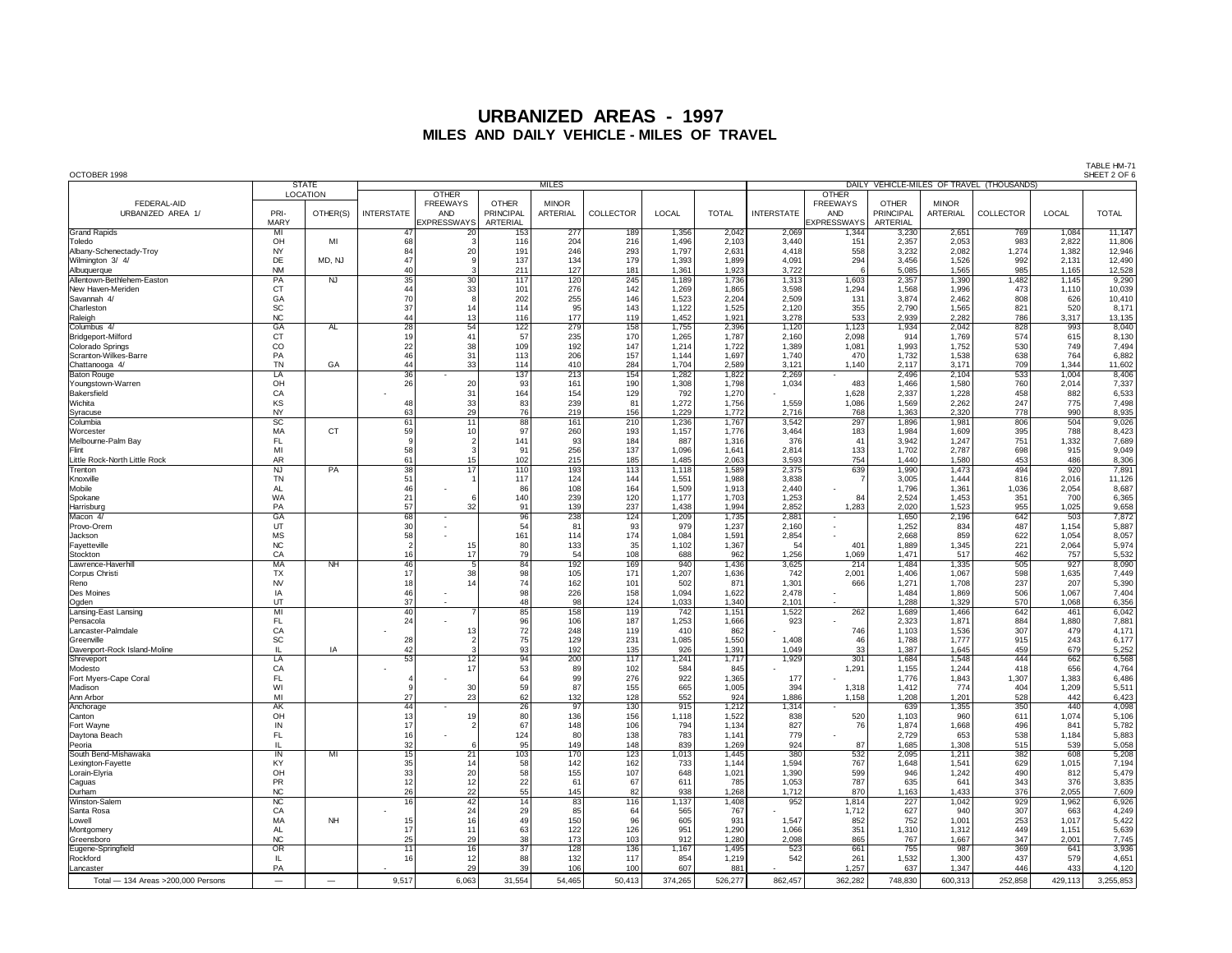OCTOBER 1998 SHEET 3 OF 6 STATE THE MILES MILES DAILY VEHICLE-MILES OF TRAVEL (THOUSANDS) LOCATION | | OTHER | | | | | | | | | | OTHER FEDERAL-AID FREEWAYS OTHER MINOR FREEWAYS OTHER MINOR URBANIZED AREA 1/ | PRI- |OTHER(S) |INTERSTATE | AND |PRINCIPAL |ARTERIAL |COLLECTOR | LOCAL | TOTAL |INTERSTATE | AND |PRINCIPAL |ARTERIAL |COLLECTOR | LOCAL | TOTAL MARY EXPRESSWAYSARTERIAL EXPRESSWAYSARTERIAL Ponce PR 11 6 19 33 40 463 572 358 84 450 360 209 434 1,895 Santa Barbara CA - 31 48 65 141 283 568 - 2,144 710 62 173 297 3,386 Huntsville AL 14 7 45 91 140 964 1,261 738 526 1,350 1,030 856 1,156 5,656 Lubbock TX 9 29 120 140 186 911 1,395 270 612 2,061 444 422 1,190 4,999 Hesperia-Apple Valley-Victorville CA 15 - 26 270 199 653 1,163 830 - 687 1,477 256 771 4,021 Reading PA 1 21 55 79 110 529 795 14 749 1,179 766 456 366 3,530 Roanoke VA 27 4 69 82 90 761 1,033 1,306 193 1,412 485 244 1,041 4,681 Stamford CT NY 13 10 49 64 71 511 718 1,723 527 715 571 325 404 4,265 Lincoln | NE | | 9| 6| 71| 102| 68| 598| 854| 254| 81| 1,401| 1,187| 318| 435| 3,676 Antioch-Pittsburg CA - 15 44 42 49 371 521 - 987 778 258 266 431 2,720 Albany 4/ GA - 18 124 172 104 755 1,173 - 560 1,976 1,086 318 309 4,249 Biloxi-Gulfport | MS | | 17 | - | 62 | 80 | 157 | 882 | 1,198 | 684 | - | 1,779 | 618 | 524 | 870 | 4,475 Erie PA 8 - 55 95 82 465 705 274 - 947 784 341 269 2,615 Brockton MA 1 14 65 123 96 493 792 66 991 937 829 292 683 3,798 Salem OR 12 10 102 54 90 513 781 782 280 1,346 246 213 281 3,148 Evansville IN KY 11 7 64 119 157 684 1,042 195 159 1,954 1,254 573 597 4,732 Tallahassee FL 14 - 66 103 92 574 849 464 - 1,358 1,058 502 862 4,244 Waterbury 3/ CT 9 15 43 93 90 493 743 734 652 496 654 240 264 3,040 Boise City ID 18 - 70 126 148 927 1,289 1,006 - 1,423 1,193 508 710 4,840 Athens 4/ GA - 18 86 152 132 602 990 - 607 1,794 1,422 682 243 4,748 Kalamazoo MI 12 16 62 105 107 542 844 569 397 1,299 1,046 416 443 4,170 Atlantic City | NJ | | - | 29| 65| 127| 88| 745| 1,054|| - | 1,410| 1,236| 825| 328| 654| 4,453 Mcallen-Edinburg-Mission | TX | | - | 34| 99| 118| 260| 1,015| 1,526|| - | 1,574| 1,643| 1,142| 1,182| 849| 6,390 Green Bay WI 12 18 71 107 102 642 952 333 788 1,177 650 220 1,098 4,266 New London-Norwich CT 43 9 47 110 107 654 970 2,154 190 721 977 332 378 4,752 Huntington-Ashland | WV | KY, OH | 19| 25| 61| 89| 101| 826| 1,121| 602| 493| 1,120| 735| 333| 881| 4,164 Springfield | MO | | 8| 30| 60| 73| 82| 650| 903|| 300| 1,163| 1,421| 491| 354| 399| 4,128 Appleton-Neenah WI - 28 51 100 105 638 922 - 1,314 672 683 236 881 3,786 Amarillo TX 23 9 76 69 161 868 1,206 1,119 128 976 507 475 1,162 4,367 Santa Cruz CA - 18 20 69 83 242 432 - 1,263 439 138 153 253 2,246 Clarksville TN KY 15 - 39 76 48 403 581 373 - 930 722 175 356 2,556 Lakeland FL 13 - 42 51 140 834 1,080 729 - 989 824 485 1,251 4,278 Brownsville TX - 8 35 37 54 349 483 - 260 565 279 251 389 1,744 Charleston | WV | | 35| - | 62| 95| 89| 532| 813|| 1,757| - | 1,156| 955| 281| 399| 4,548 Laredo TX 15 - 74 46 62 374 571 356 - 853 243 225 508 2,185 Palm Springs CA - - 43 74 87 542 746 - 4 1,085 874 380 630 2,973 Utica-Rome | NY | | 27| 46| 83| 103| 151| 684| 1,094|| 565| 629| 1,057| 878| 468| 420| 4,017 Fall River | MA | RI | 14| 24| 12| 118| 71| 515| 754| 678| 170| 911| 254| 704| 3,581 Pueblo | CO | | 11 | 20 | 30 | 70 | 72 | 416 | 619 | 373 | 353 | 424 | 393 | 138 | 187 | 1,868 Fort Pierce | FL | | 18| 15| 67| 67| 165| 614| 946|| 687| 301| 1,540| 392| 597| 922| 4,439 York PA 13 10 42 71 79 558 773 651 269 875 696 412 355 3,258 Danbury CT NY 17 6 42 118 74 603 860 1,187 172 697 873 310 501 3,740 New Bedford MA 11 8 18 100 59 380 576 504 253 344 673 173 406 2,353 Richland-Kennewick-Pasco WA 14 22 51 76 118 553 834 319 515 719 557 425 313 2,848 Bremerton WA - 22 39 104 70 395 630 - 925 784 657 281 327 2,974 Gainesville FL 7 - 50 52 69 561 739 415 - 1,190 719 413 841 3,578 Poughkeepsie NY 13 18 49 73 122 571 846 512 568 1,078 888 799 456 4,301 Salinas CA - 9 24 31 29 193 286 - 470 624 2 - 225 1,321 Topeka | KS | | 25| 9| 74| 51| 84| 497| 740| 702| 170| 1,045| 371| 234| 611| 3,133 New Britain CT 13 15 29 73 64 383 577 941 588 449 511 269 301 3,059 Fort Collins 8 | 4 | 27 | 92 | 60 | 395 | 586 | 204 | 84 | 550 | 918 | 199 | 217 | 2,172 Saginaw MI 18 - 67 82 48 500 715 674 - 1,044 606 200 407 2,931 Simi Valley CA - 14 21 56 33 293 417 - 1,069 489 577 104 363 2,602 Nashua NH - 11 27 54 40 362 494 - 664 556 573 133 159 2,085 Cedar Rapids IA 16 - 58 121 85 554 834 688 - 815 754 265 406 2,928 Fort Smith | AR | OK | 20| 1| 45| 80| 82| 749|| 591| 16| 696| 481| 192| 189| 2,165 Fargo-Moorhead ND MN 14 - 44 90 62 347 557 456 - 571 536 169 327 2,059 Fort Walton Beach | FL | | - | - 53 | 25 | 54 | 687 || - | - | 1,630 | 504 | 427 | 833 | 3,394 Lafayette LA 19 - 54 113 132 622 940 716 - 1,428 897 307 115 3,463 Springfield IL 19 - 57 89 64 421 650 656 - 1,007 808 237 257 2,965 Hemet-San Jacinto CA - - 19 36 66 275 396 - - 310 347 230 328 1,215 Warner Robins 4/ | GA | | - | - | 75| 110| 52| 672| 909|| - | - | 1,137| 842| 176| 263| 2,418 Vega Baja-Manati PR 16 - 15 24 44 250 349 707 - 453 265 332 237 1,994 Manchester | NH | | | 19| 9| 34| 79| 54| 373| 568| 1,040| 375| 525| 581| 157| 204| 2,882 Binghamton NY 17 28 19 129 143 583 919 521 952 231 1,672 857 525 4,758 Olympia | WA | | 13 | 5 | 27 | 74 | 79 | 394 | 1,171 | 202 | 506 | 639 | 315 | 350 | 3,183 Asheville NC 45 10 28 111 63 741 998 1,890 293 506 1,005 219 1,388 5,301

TABLE HM-71<br>SHEET 3 OF 6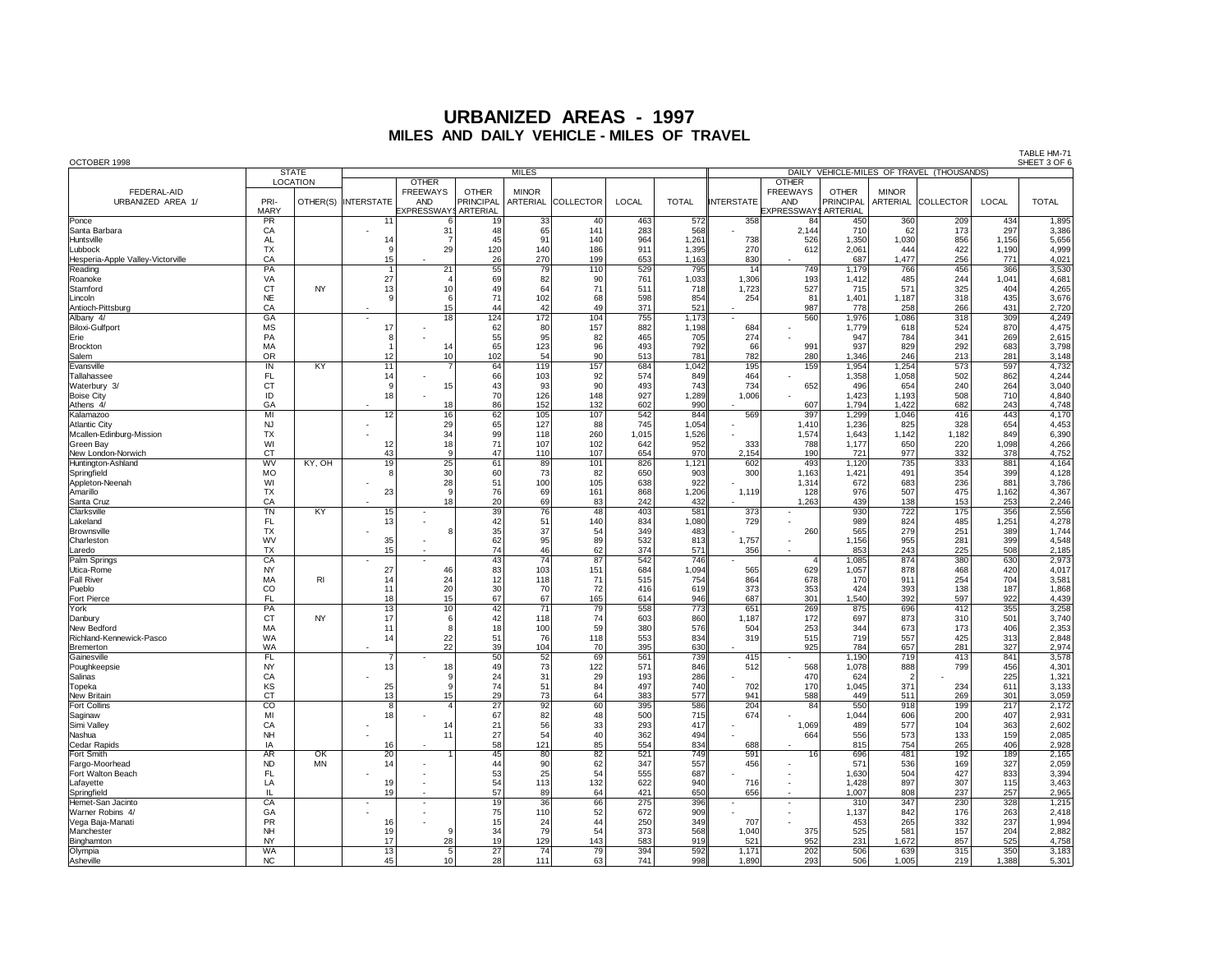| OCTOBER 1998               |                         | <b>STATE</b> |                          |                          |                 |                 |                                           |       | SHEET 4 OF 6 |                          |                          |              |              |            |                 |              |  |
|----------------------------|-------------------------|--------------|--------------------------|--------------------------|-----------------|-----------------|-------------------------------------------|-------|--------------|--------------------------|--------------------------|--------------|--------------|------------|-----------------|--------------|--|
|                            |                         |              |                          | <b>MILES</b>             |                 |                 | DAILY VEHICLE-MILES OF TRAVEL (THOUSANDS) |       |              |                          |                          |              |              |            |                 |              |  |
|                            | LOCATION                |              |                          | <b>OTHER</b>             |                 |                 |                                           |       |              |                          | <b>OTHER</b>             |              |              |            |                 |              |  |
| FEDERAL-AID                |                         |              |                          | <b>FREEWAYS</b>          | <b>OTHER</b>    | <b>MINOR</b>    |                                           |       |              |                          | <b>FREEWAYS</b>          | <b>OTHER</b> | <b>MINOR</b> |            |                 |              |  |
| URBANIZED AREA 1/          | PRI-                    | OTHER(S)     | <b>INTERSTATE</b>        | AND                      | PRINCIPAL       | ARTERIAL        | COLLECTOR                                 | LOCAL | <b>TOTAL</b> | <b>INTERSTATE</b>        | <b>AND</b>               | PRINCIPAL    | ARTERIAL     | COLLECTOR  | LOCAL           | <b>TOTAL</b> |  |
|                            | <b>MARY</b>             |              |                          | EXPRESSWAYS              | ARTERIAL        |                 |                                           |       |              |                          | <b>EXPRESSWAYS</b>       | ARTERIAL     |              |            |                 |              |  |
| Racine                     | WI                      |              |                          |                          | 51              | 62              | 31                                        | 354   | 498          |                          |                          | 761          | 477          | 96         | 416             | 1,750        |  |
| Bryan-College Station      | <b>TX</b>               |              |                          | 34                       | 41              | 70              | 109                                       | 470   | 724          |                          | 661                      | 693          | 474          | 266        | 547             | 2,641        |  |
| Naples                     | FL.                     |              | э                        |                          | 22              | 17              | 69                                        | 448   | 559          | 72                       |                          | 760          | 319          | 444        | 673             | 2,268        |  |
| Gastonia                   | <b>NC</b>               |              | 17                       | 2                        | 75              | 107             | 36                                        | 608   | 845          | 1,306                    | 48                       | 1,150        | 568          | 119        | 1,077           | 4,268        |  |
| Duluth-Superior            | <b>MN</b>               | WI           | 14                       |                          | 57              | 134             | 113                                       | 565   | 884          | 502                      | 11                       | 737          | 825          | 306        | 413             | 2,794        |  |
|                            | $\overline{LA}$         |              | $\overline{27}$          | $\overline{\phantom{a}}$ | $\overline{28}$ | $\overline{78}$ | 103                                       | 521   | 757          | 956                      |                          | 436          | 573          | 319        | $\overline{38}$ | 2,322        |  |
| Lake Charles               | PR                      |              |                          |                          | 12              | 31              | 48                                        | 407   | 513          | 565                      | $\overline{\phantom{a}}$ | 250          | 405          | 224        | 100             | 1,544        |  |
| Aguadilla                  |                         |              | 15                       |                          |                 |                 |                                           |       |              |                          |                          |              |              |            |                 |              |  |
| Seaside-Monterey           | CA                      |              |                          | 14                       | 23              | 19              | 72                                        | 236   | 364          |                          | 796                      | 518          | 120          | 501        | 311             | 2,246        |  |
| Wilmington                 | NC                      |              |                          | 6                        | 60              | 49              | 40                                        | 456   | 612          | 25                       | 214                      | 1,375        | 450          | 206        | 785             | 3,055        |  |
| Portland                   | ME                      |              | 19                       | 7                        | 53              | 84              | 78                                        | 391   | 632          | 734                      | 135                      | 850          | 851          | 272        | 204             | 3,046        |  |
| Panama City                | FL                      |              |                          |                          | 60              | 46              | 105                                       | 606   | 817          | $\overline{\phantom{a}}$ |                          | 1,307        | 647          | 551        | 910             | 3,415        |  |
| Muskegon                   | MI                      |              |                          | 13                       | 33              | 97              | 66                                        | 463   | 673          | 21                       | 513                      | 519          | 698          | 201        | 240             | 2,192        |  |
| Hamilton                   | OH                      |              |                          |                          | 33              | 54              | 36                                        | 276   | 399          |                          |                          | 646          | 458          | 174        | 569             | 1,847        |  |
| Fairfield                  | CA                      |              | 15                       | 9                        | 19              | 39              | 47                                        | 216   | 345          | 1,747                    | 255                      | 284          | 164          | 20         | 253             | 2,723        |  |
| <b>High Point</b>          | <b>NC</b>               |              | 18                       | 18                       | 68              | 138             | 58                                        | 703   | 1,003        | 744                      | 315                      | 1,059        | 682          | 171        | 1,275           | 4,246        |  |
| Mayaguez                   | PR                      |              | 14                       |                          | $\mathbf{4}$    | 29              | 44                                        | 325   | 416          | 739                      | $\overline{\phantom{a}}$ | 69           | 303          | 198        | 172             | 1,481        |  |
| Champaign-Urbana           | IL.                     |              | 15                       |                          | 31              | 64              | 57                                        | 282   | 449          | 424                      |                          | 472          | 482          | 229        | 166             | 1,773        |  |
| Sioux Falls                | SD                      |              | 28                       | 3                        | 19              | 57              | 78                                        | 432   | 617          | 556                      | 55                       | 393          | 468          | 270        | 233             | 1,975        |  |
| Beaumont                   | <b>TX</b>               |              | <b>s</b>                 | 17                       | 38              | 89              | 118                                       | 517   | 788          | 731                      | 896                      | 698          | 595          | 316        | 669             | 3,905        |  |
| Petersburg                 | VA                      |              | 43                       | 16                       | 78              | 149             | 145                                       | 541   | 972          | 1,625                    | 505                      | 1,876        | 940          | 436        | 602             | 5,984        |  |
| Monroe                     | LA                      |              | 14                       |                          | $\overline{33}$ | 101             | 89                                        | 510   | 747          | 556                      |                          | 623          | 752          | 188        | 39              | 2,158        |  |
| Portsmouth-Dover-Rochester | NH                      | <b>ME</b>    | $\overline{5}$           | 23                       | 39              | 113             | 65                                        | 418   | 663          | 323                      | 696                      | 480          | 886          | 240        | 214             | 2,839        |  |
| Arecibo                    | <b>PR</b>               |              | 20                       |                          | 17              | 28              | 37                                        | 285   | 387          | 786                      |                          | 408          | 344          | 257        | 152             | 1,947        |  |
| Tuscaloosa                 | <b>AL</b>               |              | 11                       |                          | 64              | 83              | 85                                        | 618   | 861          | 457                      |                          | 1,199        | 634          | 259        | 567             | 3,116        |  |
| Hyannis                    | MA                      |              |                          | 24                       | 80              | 188             | 126                                       | 922   | 1.340        |                          | 868                      | 1,171        | 809          | 228        | 986             | 4,062        |  |
| Spartanburg                | $\overline{SC}$         |              | 12                       |                          | 46              | 48              | 144                                       | 481   | 738          | 454                      | 145                      | 831          | 631          | 506        | 94              | 2,661        |  |
| Jacksonville               | NC                      |              |                          |                          | 27              | 28              | 12                                        | 197   | 264          |                          |                          | 624          | 383          | 22         | 407             | 1,436        |  |
|                            |                         |              |                          |                          | 76              |                 |                                           |       |              |                          |                          |              |              | 480        |                 | 3,345        |  |
| Rome 4/                    | GA                      |              |                          | 18                       | 23              | 104             | 196                                       | 698   | 1,092        |                          | 326                      | 1,455        | 806          |            | 278             |              |  |
| Abilene                    | <b>TX</b>               |              | 17                       | 19 <sup>1</sup>          |                 | 136             | 121                                       | 571   | 887          | 303                      | 371                      | 268          | 867          | 224        | 734             | 2,767        |  |
| Norwalk                    | CT                      |              | c                        | 12                       | 18              | 62              | 46                                        | 333   | 480          | 1,099                    | 590                      | 387          | 503          | 167        | 332             | 3,078        |  |
| Waterloo-Cedar Falls       | IA                      |              | 6                        |                          | 69              | 109             | 78                                        | 495   | 757          | 121                      |                          | 748          | 592          | 177        | 431             | 2,069        |  |
| Lawton                     | OK                      |              | ç                        | 6                        | 24              | 48              | 34                                        | 299   | 420          | 155                      | 69                       | 546          | 495          | 110        | 440             | 1,815        |  |
| Kannapolis                 | NC                      |              | 14                       |                          | 39              | 57              | 118                                       | 537   | 765          | 903                      |                          | 720          | 599          | 369        | 751             | 3,342        |  |
| Burlington                 | VT                      |              | 27                       | 9                        | 50              | 60              | 86                                        | 444   | 676          | 724                      | 88                       | 692          | 487          | 323        | 847             | 3,161        |  |
| Waco                       | <b>TX</b>               |              | 20                       | 17                       | 57              | 131             | 141                                       | 815   | 1,181        | 1,114                    | 298                      | 893          | 968          | 313        | 792             | 4,378        |  |
| Lynchburg                  | VA                      |              |                          | $\overline{28}$          | $\overline{38}$ | 89              | $\overline{75}$                           | 429   | 659          | $\overline{\phantom{a}}$ | 678                      | 708          | 444          | 166        | 402             | 2,398        |  |
| Boulder                    | CO                      |              |                          | 12                       | 23              | 35              | 30                                        | 269   | 369          |                          | 479                      | 534          | 434          | 108        | 173             | 1,728        |  |
| Taunton                    | MA                      |              | 23                       | 10                       | 34              | 78              | 72                                        | 399   | 616          | 1,115                    | 395                      | 521          | 462          | 258        | 181             | 2,932        |  |
| Steubenville-Weirton       | OH                      | PA, WV       |                          | 34                       | 24              | 46              | 75                                        | 284   | 463          |                          | 569                      | 381          | 320          | 135        | 193             | 1,598        |  |
| Middletown                 | OH                      |              | 14                       |                          | 27              | 45              | 46                                        | 316   | 448          | 966                      |                          | 347          | 527          | 228        | 694             | 2,762        |  |
| Visalia                    | CA                      |              |                          | 14                       | $\overline{29}$ | 51              | 47                                        | 250   | 391          |                          | 449                      | 347          | 426          | 241        | 300             | 1,763        |  |
| Bloomington-Normal         | IL                      |              | 16                       |                          | 35              | 73              | 52                                        | 267   | 444          | 390                      | 13                       | 557          | 545          | 190        | 185             | 1,880        |  |
| Brunswick 4/               | GA                      |              | 10                       | $\mathbf{a}$             | 54              | 100             | $72\,$                                    | 534   | 778          | 373                      | 122                      | 868          | 754          | 298        | 218             | 2,633        |  |
| Santa Maria                | CA                      |              |                          | 15                       | 11              | 54              | 38                                        | 176   | 294          |                          | 495                      | 231          | 466          | 110        | 195             | 1,497        |  |
| Hattiesburg                | MS                      |              |                          |                          | 30              | 40              | 46                                        | 313   | 435          | 142                      |                          | 567          | 239          | 149        | 290             | 1,387        |  |
| Redding                    | CA                      |              | 20                       | 20                       | 10              | 101             | 76                                        | 410   | 637          | 739                      | 371                      | 213          | 1,998        | 281        | 477             | 4,079        |  |
| Wichita Falls              | TX                      |              | $\overline{7}$           | 17                       | 57              | 52              | 97                                        | 595   | 825          | 217                      | 324                      | 628          | 252          | 197        | 690             | 2,308        |  |
| lYakima                    | WA                      |              | ε                        |                          | 40              | 52              | 38                                        | 322   | 464          | 303                      | 81                       | 622          | 426          | 150        | 196             | 1,778        |  |
| Lafayette-West Lafayette   | $\sf IN$                |              | $\overline{\phantom{a}}$ |                          | 45              | 50              | 35                                        | 243   | 375          | 99                       |                          | 834          | 445          | 117        | 324             | 1,819        |  |
| Elkhart-Goshen             | IN                      |              | $\overline{7}$           | 10                       | 72              | 91              | 69                                        | 498   | 747          | 172                      | 197                      | 1,191        | 631          | 231        | 443             | 2,865        |  |
| Kenosha                    | WI                      |              | $\overline{2}$           |                          | 45              | 60              | 34                                        | 301   | 442          | 133                      | $\overline{\phantom{a}}$ | 619          | 391          | 103        | 387             | 1,633        |  |
| Billings                   | MT                      |              | 13                       |                          | 52              | 47              | 47                                        | 380   | 539          | 199                      |                          | 726          | 244          | 86         | 259             | 1,514        |  |
|                            |                         |              | ε                        |                          | 49              | 76              | 75                                        | 358   | 570          |                          |                          | 666          | 547          |            |                 |              |  |
| Decatur<br>Winter Haven    | IL.<br>FL               |              |                          |                          | 50              |                 | 151                                       | 691   | 932          | 78                       | 40                       |              |              | 183<br>576 | 173             | 1,687        |  |
|                            |                         |              |                          |                          |                 | 40              |                                           |       |              |                          |                          | 1,004        | 589          |            | 1,036           | 3,205        |  |
| Midland                    | <b>TX</b>               |              | я                        | 13                       | 44              | 48              | 114                                       | 496   | 723          | 143                      | 213                      | 565          | 313          | 347        | 567             | 2,148        |  |
| Vineland-Millville         | $\overline{\mathsf{N}}$ |              |                          | $\overline{17}$          |                 | $\overline{74}$ | 84                                        | 345   | 527          |                          | 285                      | 98           | 719          | 428        | 247             | 1,777        |  |
| Odessa                     | <b>TX</b>               |              | 16                       | 10                       | 66              | 83              | 109                                       | 702   | 986          | 182                      | 212                      | 787          | 386          | 175        | 527             | 2,269        |  |
| Fayetteville-Springdale    | AR                      |              |                          | 14                       | 65              | 39              | 77                                        | 522   | 717          |                          | 469                      | 985          | 239          | 246        | 164             | 2,103        |  |
| Sioux City                 | IA                      | NE, SD       | 16                       |                          | 36              | 82              | 57                                        | 394   | 585          | 383                      |                          | 484          | 441          | 155        | 223             | 1,686        |  |
| Stuart                     | FL                      |              |                          |                          | 31              | 44              | 36                                        | 263   | 383          | 52                       | 167                      | 856          | 352          | 151        | 342             | 1,920        |  |
| Grand Junction             | $\overline{co}$         |              | 14                       |                          | 43              | 47              | 57                                        | 384   | 545          | 148                      |                          | 706          | 249          | 171        | 142             | 1,416        |  |
| Alton                      | IL.                     |              |                          |                          | 56              | 54              | 59                                        | 407   | 576          |                          |                          | 946          | 428          | 199        | 238             | 1,811        |  |
| Kingsport                  | <b>TN</b>               | VA           | 17                       | 11                       | 42              | 98              | 67                                        | 438   | 673          | 498                      | 192                      | 895          | 720          | 185        | 334             | 2,824        |  |
| Johnson City               | <b>TN</b>               |              | 14                       |                          | 42              | 97              | 64                                        | 442   | 663          | 513                      | 66                       | 831          | 768          | 146        | 347             | 2,671        |  |
| Frederick 4                | <b>MD</b>               |              | $\overline{7}$           |                          | 14              | 22              | 43                                        | 167   | 260          | 413                      | 415                      | 264          | 217          | 214        | 106             | 1,629        |  |
| San Angelo                 | $\overline{TX}$         |              |                          | $\overline{22}$          | 6               | 52              | 42                                        | 497   | 619          |                          | 321                      | 111          | 381          | 121        | 576             | 1,510        |  |
| Yuma                       | AZ                      | CA           | 5                        |                          | 22              | 24              | 25                                        | 189   | 265          | 81                       |                          | 444          | 280          | 219        | 120             | 1,144        |  |
|                            |                         |              |                          |                          |                 |                 |                                           |       |              |                          |                          |              |              |            |                 |              |  |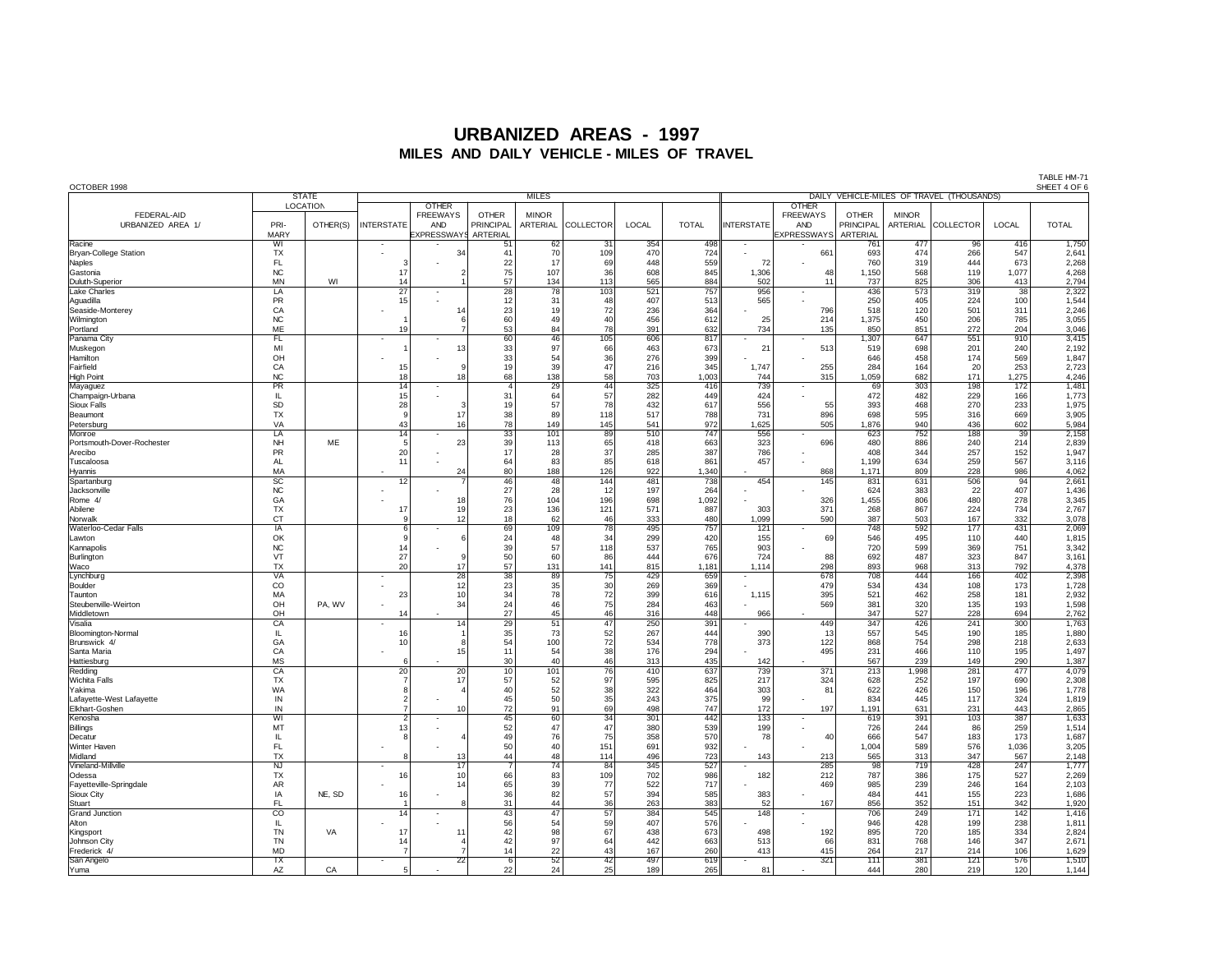| OCTOBER 1998         |                 | <b>STATE</b> |                          |                    |                 |                 |                 |            |              |                          |                                           |                  |              |           |            | SHEET 5 OF 6 |
|----------------------|-----------------|--------------|--------------------------|--------------------|-----------------|-----------------|-----------------|------------|--------------|--------------------------|-------------------------------------------|------------------|--------------|-----------|------------|--------------|
|                      |                 |              |                          | <b>MILES</b>       |                 |                 |                 |            |              |                          | DAILY VEHICLE-MILES OF TRAVEL (THOUSANDS) |                  |              |           |            |              |
|                      |                 | LOCATION     |                          | <b>OTHER</b>       |                 |                 |                 |            |              |                          | <b>OTHER</b>                              |                  |              |           |            |              |
| FEDERAL-AID          |                 |              |                          | <b>FREEWAYS</b>    | <b>OTHER</b>    | <b>MINOR</b>    |                 |            |              |                          | <b>FREEWAYS</b>                           | <b>OTHER</b>     | <b>MINOR</b> |           |            |              |
| URBANIZED AREA 1/    | PRI-            | OTHER(S)     | <b>INTERSTATE</b>        | <b>AND</b>         | PRINCIPAL       | ARTERIAL        | COLLECTOR       | LOCAL      | <b>TOTAL</b> | <b>INTERSTATE</b>        | <b>AND</b>                                | <b>PRINCIPAL</b> | ARTERIAL     | COLLECTOR | LOCAL      | <b>TOTAL</b> |
|                      | <b>MARY</b>     |              |                          | <b>EXPRESSWAYS</b> | ARTERIAL        |                 |                 |            |              |                          | EXPRESSWAYS ARTERIAL                      |                  |              |           |            |              |
| Yuba City            | CA              |              | $\overline{\phantom{a}}$ | 20                 |                 | 50              | 70              | 253        | 399          |                          | 39 <sup>′</sup>                           | 169              | 1,036        | 653       | 258        | 2,507        |
| Jackson              | MI              |              |                          | 12                 | 39              | 65              | 49              | 360        | 534          | 379                      | 232                                       | 468              | 459          | 253       | 275        | 2,066        |
| Lompoc               | CA              |              |                          |                    | 18              | 12              | 25              | 88         | 143          |                          |                                           | 262              | 12           | 71        | 98         | 443          |
| Chico                | CA              |              |                          | $\overline{7}$     | 27              | 36              | 21              | 210        | 301          |                          | 284                                       | 411              | 237          | 497       | 218        | 1,647        |
| Alexandria           | LA              |              | 17                       | 7                  | 45              | 73              | 73              | 390        | 605          | 186                      | 160                                       | 675              | 412          | 183       | 55         | 1,671        |
| Vacaville            | CA              |              | 13                       |                    | $\overline{5}$  | $\overline{26}$ | $\overline{22}$ | 168        | 234          | 1,119                    |                                           | 104              | 259          | 89        | 198        | 1,769        |
| Muncie               | IN              |              |                          | 12                 | 41              | 85              | 56              | 358        | 552          |                          | 149                                       | 749              | 588          | 75        | 259        | 1,820        |
| Springfield          | OH              |              |                          |                    | 23              | 48              | 40              | 279        | 396          | 103                      | 57                                        | 324              | 491          | 210       | 394        | 1,579        |
| St. Cloud            | <b>MN</b>       |              |                          |                    | 29              | 62              | 50              | 273        | 414          |                          |                                           | 485              | 424          | 96        | 171        | 1,176        |
| Fitchburg-Leominster | MA              |              |                          |                    | 37              | 56              | 47              | 261        | 407          | 55                       | 156                                       | 686              | 311          | 143       | 148        | 1,499        |
| Greeley              | $\overline{c}$  |              |                          | 23                 | 34              | 49              | 53              | 297        | 456          |                          | 340                                       | 354              | 250          | 185       | 125        | 1,254        |
| Burlington           | NC              |              | 16                       |                    | 16              | 58              | 122             | 381        | 593          | 1,281                    |                                           | 214              | 549          | 322       | 838        | 3,204        |
| Hickory              | NC              |              | 18                       |                    |                 | 80              |                 | 506        | 697          | 715                      | 114                                       | 705              | 714          | 155       |            |              |
|                      | FL.             |              |                          |                    | 50<br>27        |                 | 39<br>74        |            |              |                          |                                           | 713              |              |           | 964<br>546 | 3,367        |
| Ocala                |                 |              | 5                        |                    |                 | 53              |                 | 364        | 523          | 303                      |                                           |                  | 587          | 240       |            | 2,389        |
| <b>Battle Creek</b>  | MI              |              | 13                       |                    | 33              | 66              | 47              | 395        | 555          | 404                      | 10                                        | 463              | 572          | 172       | 244        | 1,865        |
| Columbia             | <b>MO</b>       |              | q                        | 19                 | 10              | 47              | 38              | 304        | 427          | 417                      | 260                                       | 208              | 337          | 135       | 365        | 1,722        |
| Eau Claire           | WI              |              |                          | 10                 | 49              | 60              | 74              | 468        | 665          | 70                       | 258                                       | 759              | 241          | 108       | 522        | 1,958        |
| Johnstown            | PA              |              |                          |                    | 34              | 49              | 60              | 314        | 465          |                          | 200                                       | 427              | 329          | 223       | 140        | 1,319        |
| Tyler                | <b>TX</b>       |              |                          |                    | 85              | 28              | 62              | 519        | 694          |                          |                                           | 1,397            | 178          | 246       | 603        | 2,424        |
| La Crosse            | WI              | MN           |                          | 8                  | 42              | 46              | 40              | 311        | 453          | 133                      | 125                                       | 723              | 286          | 104       | 439        | 1,810        |
| Hagerstown 4/        | <b>MD</b>       | PA. WV       | 17                       |                    | 39              | 47              | 35              | 264        | 402          | 667                      |                                           | 468              | 313          | 98        | 178        | 1,724        |
| Altoona              | PA              |              | 11                       |                    | 36              | 28              | 48              | 289        | 412          | 285                      |                                           | 487              | 302          | 161       | 146        | 1,381        |
| Rochester            | <b>MN</b>       |              |                          | 10                 | 31              | 46              | 35              | 312        | 434          |                          | 366                                       | 455              | 315          | 111       | 212        | 1,459        |
| Mansfield            | OH              |              |                          | 15                 | 31              | 61              | 40              | 278        | 425          |                          | 287                                       | 398              | 373          | 150       | 119        | 1,327        |
| Punta Gorda          | FL              |              |                          |                    | 20              | 29              | 146             | 338        | 538          | 154                      |                                           | 527              | 277          | 254       | 440        | 1,652        |
| Holland              | $\overline{M}$  |              | 11                       | $\overline{2}$     | 34              | 58              | 40              | 257        | 402          | 167                      | 26                                        | 634              | 417          | 132       | 140        | 1,516        |
| Killeen              | TX              |              |                          | 15                 | 33              | 44              | 69              | 354        | 515          |                          | 662                                       | 692              | 435          | 306       | 317        | 2,412        |
| Lawrence             | KS              |              |                          | 2                  | 25              | 33              | 38              | 194        | 292          |                          | 53                                        | 430              | 249          | 105       | 230        | 1,067        |
| Medford              | <b>OR</b>       |              | 11                       |                    | 22              | 42              | 57              | 269        | 401          | 370                      |                                           | 376              | 353          | 178       | 148        | 1,425        |
| Gadsden              | <b>AL</b>       |              | 15                       |                    | 71              | 63              | 95              | 595        | 839          | 251                      |                                           | 1,025            | 287          | 172       | 552        | 2,287        |
| <b>Terre Haute</b>   | $\overline{N}$  |              | 12                       |                    | 57              | 66              | 74              | 413        | 622          | 312                      | $\overline{\phantom{a}}$                  | 921              | 602          | 186       | 345        | 2,366        |
| Las Cruces           | <b>NM</b>       |              | 15                       |                    | 45              | $\overline{7}$  | 16              | 909        | 992          | 257                      |                                           | 751              | 54           | 53        | 1,271      | 2,386        |
| Port Huron           | MI              |              | 13                       |                    | 26              | 69              | 54              | 289        | 452          | 303                      | 13                                        | 359              | 584          | 173       | 201        | 1,633        |
| St. Joseph           | <b>MO</b>       | KS           | 14                       |                    | 38              | 46              | 36              | 373        | 514          | 250                      | 112                                       | 368              | 207          | 131       | 512        | 1,580        |
| Annapolis 4/         | <b>MD</b>       |              |                          | 3                  | 14              | 19              | 39              | 264        | 345          | 440                      | 217                                       | 352              | 400          | 239       | 167        | 1,815        |
| Napa                 | CA              |              | $\overline{\phantom{a}}$ | 10                 | 10              | $\overline{25}$ | 14              | 174        | 233          | $\overline{\phantom{a}}$ | 373                                       | 211              | 313          | 70        | 203        | 1,170        |
| Bristol 3/           | <b>CT</b>       |              |                          |                    | 24              | 44              | 30              | 254        | 356          |                          | 85                                        | 318              | 259          | 77        | 204        | 943          |
| Anniston             | AL.             |              | 12                       |                    | 27              | 101             | 71              | 743        | 954          | 377                      |                                           | 657              | 601          | 240       | 646        | 2,521        |
| <b>Bay City</b>      | MI              |              |                          |                    | 29              | 53              | 54              | 268        | 414          | 188                      | 85                                        | 487              | 361          | 180       | 193        | 1,494        |
| Vero Beach           | FL              |              |                          |                    | 33              | 25              | 83              | 335        | 477          | 37                       |                                           | 571              | 241          | 404       | 435        | 1,688        |
| Florence             | AL              |              |                          |                    | 47              | 85              | 56              | 738        | 926          |                          |                                           | 793              | 572          | 100       | 718        | 2,183        |
| Charlottesville      | VA              |              |                          |                    | 20              | 25              | 33              | 179        | 267          | 61                       | 217                                       | 511              | 211          | 176       | 124        | 1,300        |
| Anderson             | IN              |              |                          |                    | 49              | 48              | 46              | 319        | 469          | 267                      |                                           | 769              | 466          | 165       | 320        | 1,987        |
| Bellingham           | WA              |              | 10                       |                    | 21              | 46              | 39              | 255        | 371          | 459                      |                                           | 332              | 366          | 178       | 165        | 1,500        |
| Dover                | DE              |              |                          |                    | q               | 34              | 40              | 167        | 257          |                          | 113                                       | 235              | 578          | 239       | 214        | 1,379        |
| Lewiston-Auburn      | <b>ME</b>       |              | 10                       |                    | 38              | 68              | 59              | 320        | 496          | 111                      | 25                                        | 615              | 348          | 115       | 120        | 1,334        |
| Longview             | <b>TX</b>       |              |                          |                    | 59              | 45              | 53              | 470        | 628          | 36                       |                                           | 920              | 336          | 172       | 482        | 1,946        |
| Merced               | CA              |              |                          |                    | 21              | 56              | 31              | 147        | 262          |                          | 267                                       | 336              | 318          | 82        | 156        | 1,159        |
| Bloomington          | IN              |              |                          |                    | 25              | 41              | 31              | 193        | 297          |                          | 197                                       | 525              | 402          | 82        | 204        | 1,410        |
| Bismarck-Mandan      | <b>ND</b>       |              | 12                       |                    | 32              | 59              | 54              | 222        | 379          | 183                      |                                           | 318              | 340          | 125       | 123        | 1,089        |
| Denton               | $\overline{TX}$ |              | 22                       |                    | $\overline{25}$ | 59              | 53              | 272        | 431          | 939                      |                                           | 335              | 457          | 140       | 309        | 2,180        |
| Goldsbord            | NC              |              |                          | ĥ                  | 20              | 68              | 31              | 236        | 361          |                          | 203                                       | 383              | 545          | 118       | 467        | 1,716        |
| Iowa City            | IA              |              | c                        |                    | 19              | 36              | 25              | 183        | 272          | 311                      |                                           | 313              | 291          | 94        | 134        | 1,143        |
| Lima                 | OH              |              | 11                       |                    | 28              | 49              | 45              | 271        | 404          | 380                      |                                           | 343              | 374          | 191       | 403        | 1,691        |
| Humacao              | PR              |              |                          | 12                 | $\overline{7}$  | 16              | 34              | 181        | 250          |                          | 324                                       | 142              | 141          | 165       | 98         | 870          |
| Decatur              | AL              |              |                          |                    | $\overline{57}$ | 63              | 114             | 498        | 741          | 289                      |                                           | 1,117            | 378          | 275       | 470        | 2,529        |
| Longmont             | CO              |              |                          |                    | 23              | 34              | 24              | 193        | 275          |                          | 14                                        | 369              | 199          | 69        | 72         | 723          |
| Cumberland 4/        | MD              | WV           |                          |                    | 41              | 43              | 36              | 259        | 388          | 244                      |                                           | 504              | 232          | 53        | 165        | 1,198        |
| Cayey                | PR              |              |                          |                    | $\overline{7}$  | 17              | 26              | 180        | 234          | 148                      |                                           | 151              | 132          | 160       | 55         | 646          |
| Indio-Coachella      | CA              |              |                          |                    | 21              | 46              | 38              | 214        | 332          | 173                      | 21                                        | 363              | 312          | 130       | 247        | 1,246        |
| Santa Fe             | <b>NM</b>       |              |                          |                    | 36              | $\overline{26}$ | 34              | 498        | 602          | 125                      |                                           | 874              | 217          | 168       | 421        | 1,805        |
| Houma                | LA              |              |                          |                    | 22              | 79              | 28              | 204        | 337          |                          | 32                                        | 231              | 861          | 79        | 16         | 1,219        |
| Cheyenne             | WY              |              | 24                       |                    | 48              | 26              | 116             | 293        | 507          | 267                      |                                           | 454              | 145          | 213       | 267        | 1,346        |
| <b>Great Falls</b>   | MT              |              |                          |                    | 30              | 36              | 38              | 266        | 377          | 56                       |                                           | 384              | 181          | 73        | 181        | 875          |
|                      | <b>MS</b>       |              |                          |                    | 38              | 27              | 64              | 321        | 452          | 57                       |                                           | 712              | 164          | 165       | 300        | 1,398        |
| Pascagoula           |                 |              |                          |                    | 50              | 98              | $\overline{70}$ |            | 781          | $\overline{\phantom{a}}$ | $\overline{\phantom{a}}$                  | 966              |              | 182       |            |              |
| Dothan               | AL<br><b>NC</b> |              |                          |                    | 27              | 55              |                 | 563<br>226 |              |                          |                                           | 509              | 301          | 30        | 532<br>332 | 1,981        |
| Greenville           |                 |              |                          |                    |                 |                 | 15              |            | 323          |                          |                                           |                  | 423          |           |            | 1,294        |